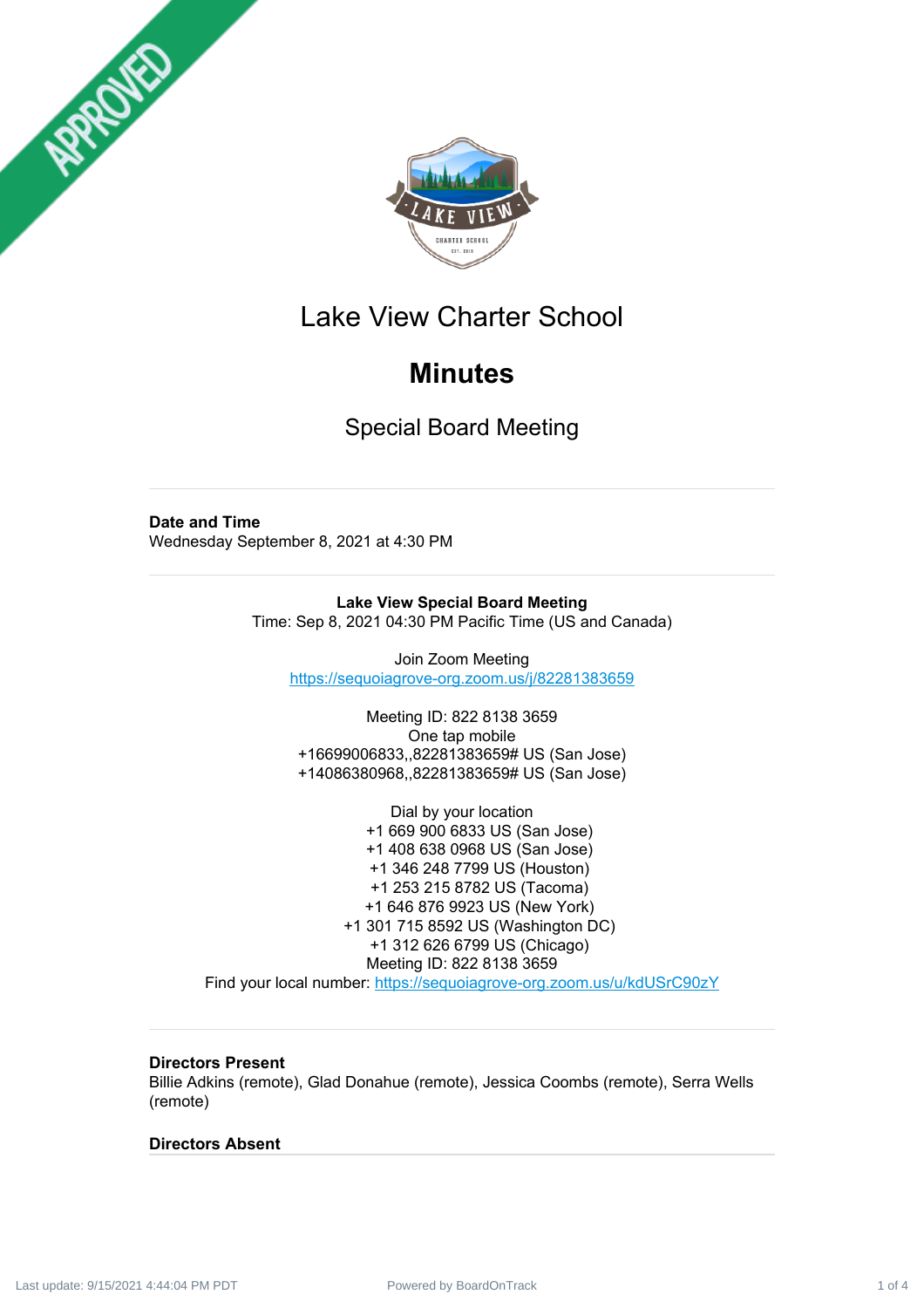#### Lindsay Mower

#### **Guests Present**

Darcy Belleza (remote), Darlington Ahaiwe (remote), Julie Haycock-Cavender (remote), Katie Royer (remote)

#### **I. Opening Items**

#### **A. Record Attendance**

#### **B. Call the Meeting to Order**

Billie Adkins called a meeting of the board of directors of Lake View Charter School to order on Wednesday Sep 8, 2021 at 4:40 PM.

#### **C. Approval of the Agenda**

Glad Donahue made a motion to approve the Agenda. Billie Adkins seconded the motion. The board **VOTED** to approve the motion. **Roll Call** Serra Wells Aye Glad Donahue Aye Lindsay Mower Absent Jessica Coombs Aye Billie Adkins Aye Power Contract 2 of 4 Lake View Charter School - Special Board Charter School - Special Board Charter School - Special Board Meeting - Minutes - Wednesday September 8, 2021 at 4:30 PM Lacked Meeting - Special Board Meeting

**D. Public Comments**

No public comment.

#### **II. Financials**

#### **A. Unaudited Actuals Report**

Jessica Coombs made a motion to approve the Unaudited Actual Report/June Financials.

Billie Adkins seconded the motion.

Darlington Ahaiwe presented the Unaudited Actual Report/June Financials. The board **VOTED** to approve the motion.

**Roll Call** Billie Adkins Aye Lindsay Mower Absent Jessica Coombs Aye

Glad Donahue Aye Serra Wells Aye

#### **III. Operations**

#### **A. Resolution for Charter Extension**

Billie Adkins made a motion to approve the Resolution for Charter Extension. Glad Donahue seconded the motion. Julie Haycock-Cavender presented the Resolution for Charter Extension. The board **VOTED** to approve the motion. **Roll Call**

Lindsay Mower Absent Billie Adkins Aye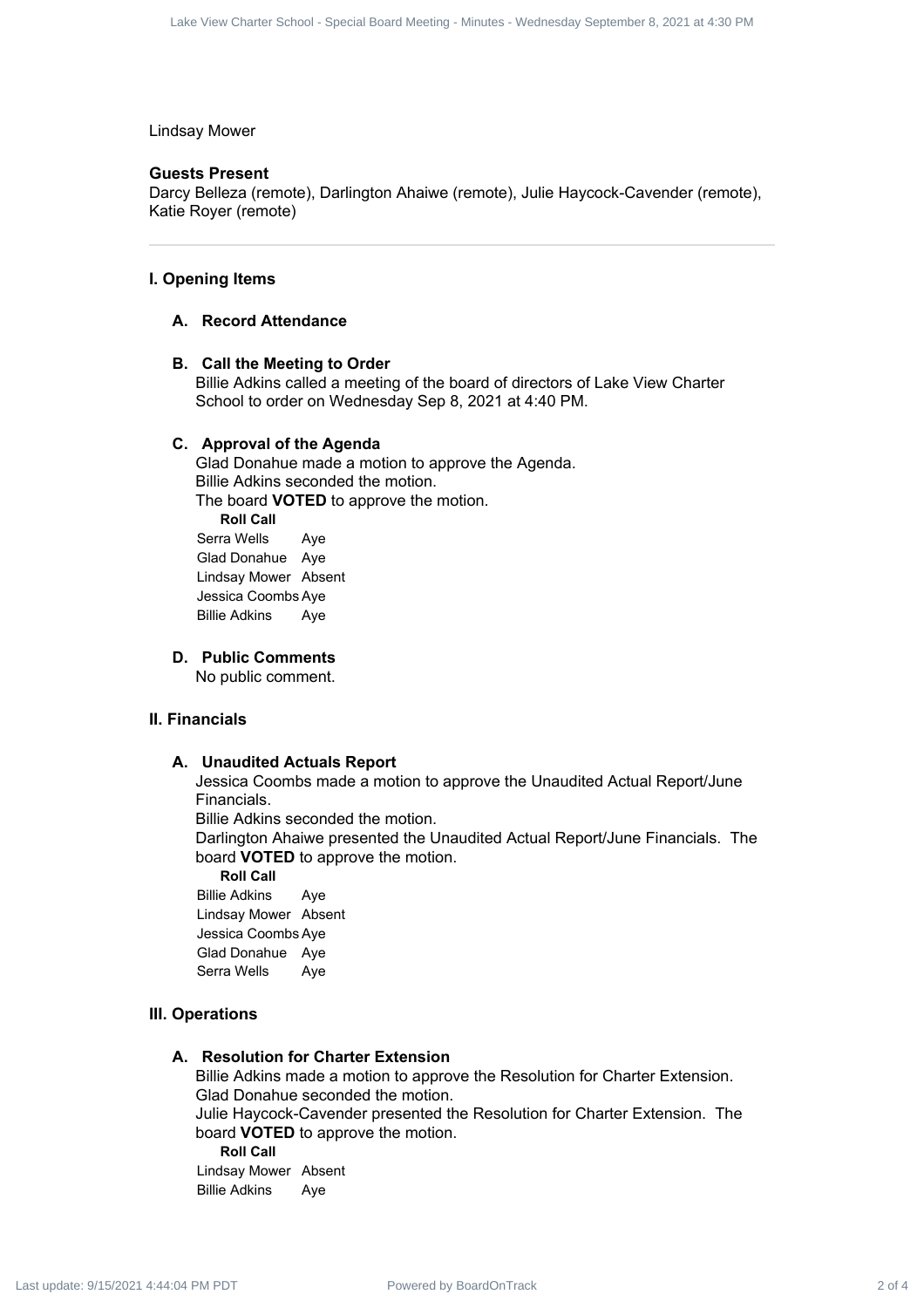**Roll Call** Serra Wells Aye Jessica Coombs Aye Glad Donahue Aye

#### **IV. Governance**

#### **A. Discussion on Board Training**

Julie Haycock-Cavender presented options for Governing Board training. Board would like asynchronous training with time allotted during subsequent board meetings for group discussion.

#### **V. Closing Items**

#### **A. Board of Director's Comments & Requests** We have some vacancies in enrollment. Interviews for family liaison in Mendocino County have taken place.

## **B. Announcement of Next Regular Scheduled Board Meeting**

Billie Adkins announced the next Regular Scheduled Board Meeting is September 15, 2021 at 4:30 PM.

#### **C. Adjourn Meeting**

Glad Donahue made a motion to adjourn the meeting. Billie Adkins seconded the motion. The board **VOTED** to approve the motion. **Roll Call** Billie Adkins Aye Lindsay Mower Absent Serra Wells Aye Jessica Coombs Aye Glad Donahue Aye There being no further business to be transacted, and upon motion duly made, seconded and approved, the meeting was adjourned at 5:03 PM. onto You Contract 4 Lake View Charter School - Special Board Meeting - Special Board - Special Board - Special Board Meeting - Minutes - Minutes - Minutes - Minutes - Minutes - Minutes - Minutes - Minutes - Minutes - Mi

Respectfully Submitted, Billie Adkins

Prepared by: Katie Royer

Noted by:

Billie Adkins (Sep 19, 2021 12:50 PDT)<br>N Billie Adkins (Sep 19, 2021 12:50 PDT) [Billie Adkins](https://na2.documents.adobe.com/verifier?tx=CBJCHBCAABAA6BLzyPzWjzbLfplGzoi-oGmf2TCimsX6)

Board Secretary

Public Comment Rules: Members of the public may address the Board on agenda or non-agenda items through the teleconference platform, Zoom. Zoom does not require the members of the public to have an account or login. Please either utilize the chat option to communicate to the administrative team of your desire to address the Board or simply communicate orally your desire to address the Board when the Board asks for public comments. Speakers may be called in the order requests are received. Comments are limited to 2 minutes each, with no more than 15 minutes per single topic. If a member of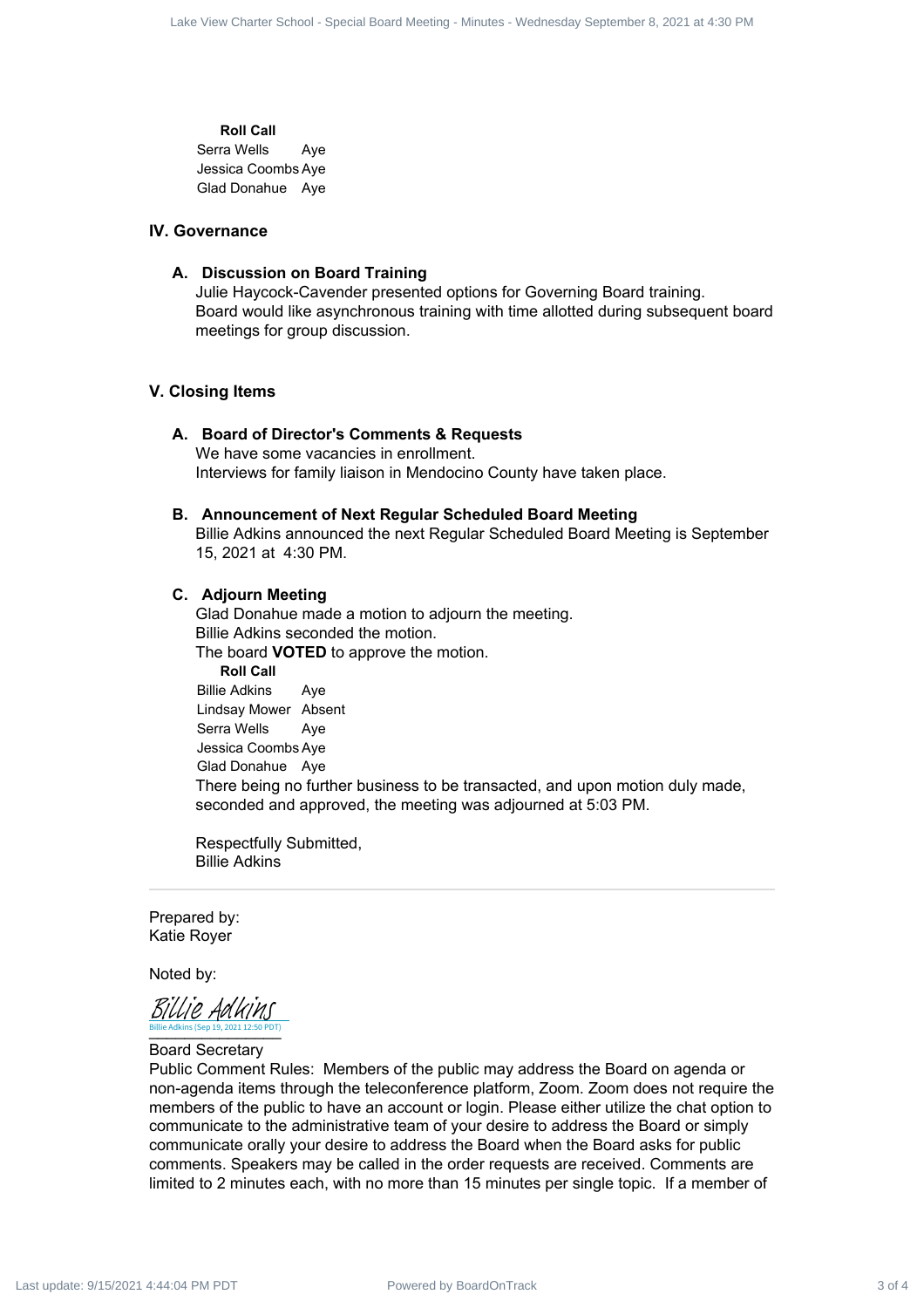the public utilizes a translator to address the Board, those individuals are allotted 4 minutes each. If the Board utilizes simultaneous translation equipment in a manner that allows the Board to hear the translated public testimony simultaneously, those individuals are allotted 2 minutes each. By law, the Board is allowed to take action only on items on the agenda. The Board may, at its discretion, refer a matter to school staff or calendar the issue for future discussion.

Note: The Governing Board encourages those with disabilities to participate fully in the public meeting process. If you need a disability-related modification or accommodation, including auxiliary aids or services, to participate in the public meeting, please contact the Governing Board Office at (530) 927-5137 at least 48 hours before the scheduled board meeting so every reasonable effort can be made to accommodate you. (Government Code § 54954.2; Americans with Disabilities Act of 1990, § 202 (42 U.S.C. § 12132)).  $\frac{1}{2}$  of 4  $\frac{1}{2}$  at  $\frac{1}{2}$  at  $\frac{1}{2}$  at  $\frac{1}{2}$  at  $\frac{1}{2}$  at  $\frac{1}{2}$  at  $\frac{1}{2}$  at  $\frac{1}{2}$  at  $\frac{1}{2}$  at  $\frac{1}{2}$  at  $\frac{1}{2}$  at  $\frac{1}{2}$  at  $\frac{1}{2}$  at  $\frac{1}{2}$  at  $\frac{1}{2}$  at  $\frac{1}{2}$  a